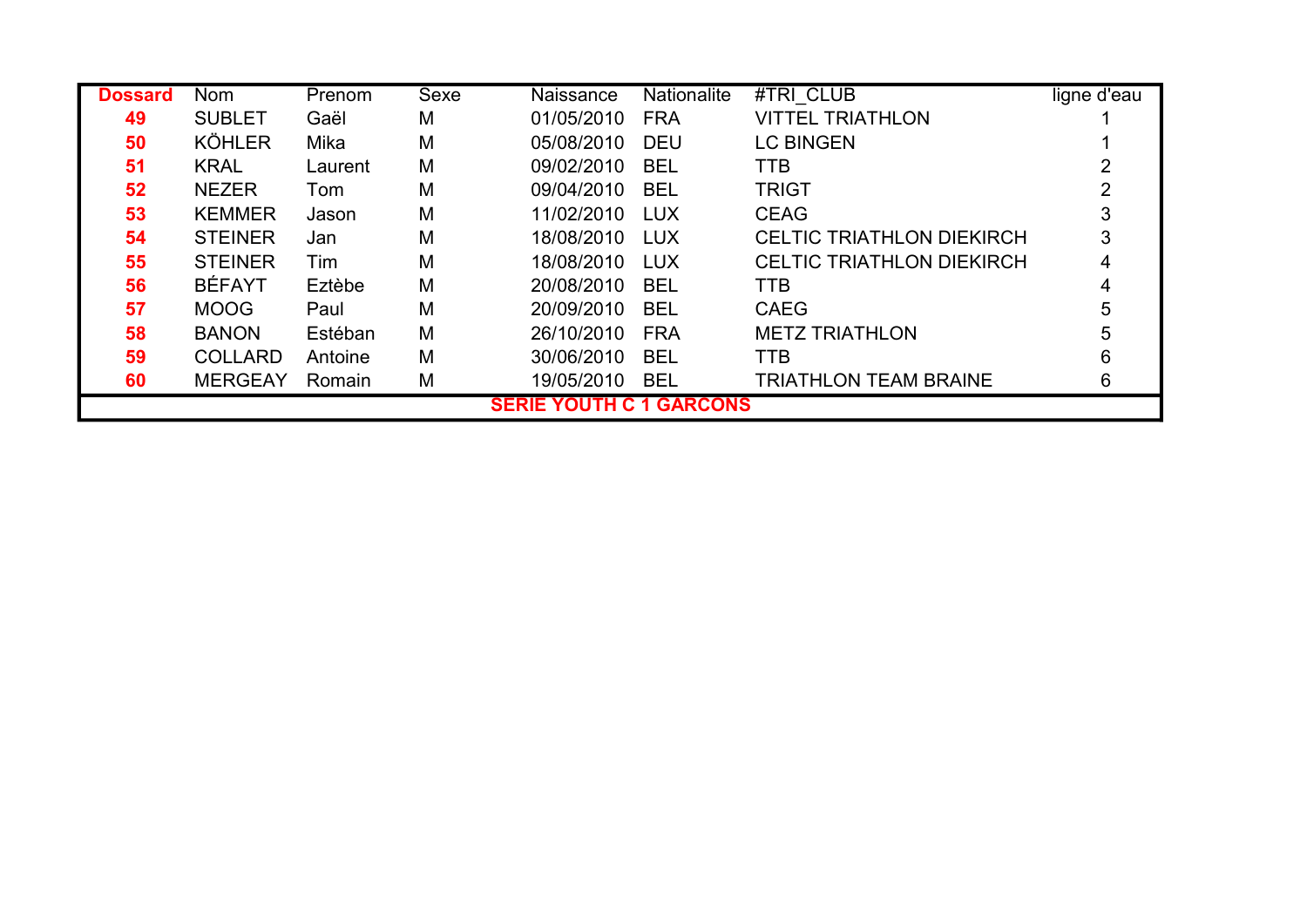| <b>Dossard</b>                 | <b>Nom</b>                 | Prenom          | <b>Sexe</b> | Naissance  | <b>Nationalite</b> | #TRI CLUB                      | ligne d'eau |  |  |
|--------------------------------|----------------------------|-----------------|-------------|------------|--------------------|--------------------------------|-------------|--|--|
| 61                             | <b>HAUPTMAN</b>            | Tom             | M           | 05/02/2009 | <b>BEL</b>         | <b>SV</b>                      |             |  |  |
| 62                             | <b>LÖCHER</b>              | Jonas           | M           | 06/09/2009 | <b>DEU</b>         | <b>TRIATHLON TUS AHRWEILER</b> |             |  |  |
| 63                             | <b>DREXLER</b>             | Fabian          | M           | 08/05/2009 | <b>DEU</b>         | <b>TRI POST TRIER</b>          |             |  |  |
| 64                             | <b>HEMMEN</b>              | Tun             | M           | 11/07/2009 | <b>LUX</b>         | <b>CELTIC</b>                  |             |  |  |
| 65                             | <b>VANOLST</b>             | Emile           | M           | 18/05/2009 | <b>LUX</b>         | <b>TRISPEED</b>                |             |  |  |
| 66                             | <b>KRIEGER</b>             | Falk            | M           | 18/09/2009 | <b>DEU</b>         | <b>SUS STADTLOHN</b>           |             |  |  |
| 67                             | <b>CHAUVEHEID</b>          | <b>Théotime</b> | M           | 20/01/2009 | <b>BEL</b>         | <b>TRIGT</b>                   |             |  |  |
| 74                             | <b>PAREYDT</b>             | Arno            | M           | 31/05/2009 | <b>FRA</b>         | <b>METZ TRIATLON</b>           |             |  |  |
| 68                             | <b>DEWILDE</b>             | Maxime          | M           | 20/06/2009 | <b>BEL</b>         | <b>TTB</b>                     |             |  |  |
| 69                             | <b>HANSEN</b>              | Thibault        | M           | 21/10/2009 | <b>LUX</b>         | <b>CAB</b>                     |             |  |  |
| 70                             | <b>SAVIO</b>               | Paul            | M           | 23/03/2009 | <b>FRA</b>         | <b>METZ TRIATHLON</b>          | 5           |  |  |
| 71                             | <b>EIDEN</b>               | <b>Moritz</b>   | M           | 27/08/2009 | <b>DEU</b>         | <b>DREIKRAFT NEUNKIRCHEN</b>   | 5           |  |  |
| 72                             | <b>POULAIN RENDU Sasha</b> |                 | M           | 29/06/2009 | <b>FRA</b>         | <b>METZ TRIATLHLON</b>         |             |  |  |
| 73                             | <b>GOERGEN</b>             | Tim             | M           | 30/01/2009 | <b>LUX</b>         | <b>CAEG</b>                    |             |  |  |
| <b>SERIE YOUTH C 2 GARCONS</b> |                            |                 |             |            |                    |                                |             |  |  |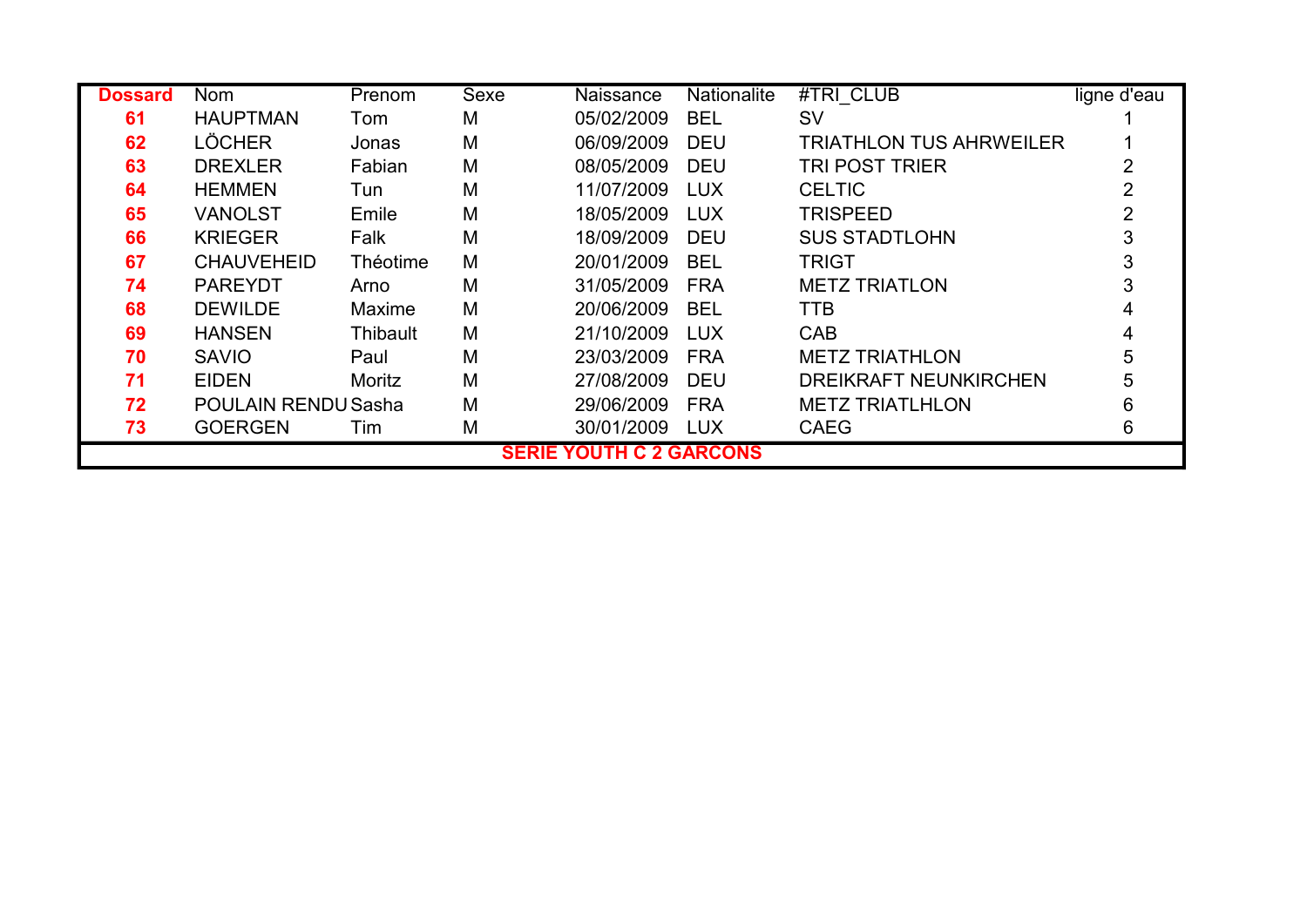| <b>Dossard</b>                | Nom.                       | Prenom    | Sexe | Naissance  | <b>Nationalite</b> | #TRI CLUB                  | ligne d'eau |  |
|-------------------------------|----------------------------|-----------|------|------------|--------------------|----------------------------|-------------|--|
| 74                            | <b>BOUROUAHA</b>           | Louna     | F    | 20/09/2010 | <b>FRA</b>         |                            |             |  |
| 75                            | <b>BOUWMEISTER</b>         | Julianne  | F    | 25/09/2010 | <b>NLD</b>         | <b>HIRONDELLE</b>          |             |  |
| 76                            | <b>CHRISTEN</b>            | Chiara    | F    | 21/10/2010 | LUX                | <b>TRISPEED</b>            |             |  |
| 77                            | <b>DE DOMENICO -- Alix</b> |           | F    | 21/01/2010 | FRA                | <b>METZ TRIATHLON</b>      |             |  |
| 78                            | <b>DUNON</b>               | Gabrielle | F    | 22/09/2010 | <b>BEL</b>         | <b>TTB</b>                 |             |  |
| 79                            | <b>GRASSET</b>             | Clémence  | F    | 10/06/2010 | <b>FRA</b>         | <b>METZTRIATHLON</b>       |             |  |
| 80                            | <b>LEONARD</b>             | Leni      | F    | 21/04/2010 | <b>LUX</b>         | <b>SWIMMING LUXEMBOURG</b> |             |  |
| 81                            | <b>PIECH</b>               | Leah      | F    | 29/07/2010 | <b>LUX</b>         | <b>TRISPEED MAMER</b>      |             |  |
| 82                            | <b>SCHILTZ</b>             | Manon     | F    | 25/05/2010 | <b>BEL</b>         | <b>CAEG</b>                | 5           |  |
| 83                            | <b>TESCHE</b>              | Emilia    | F    | 15/02/2010 | <b>DEU</b>         | DJK SG ST. INGBERT         | 5           |  |
| 84                            | <b>WENDLAND</b>            | Ida       | F    | 16/06/2010 | <b>DEU</b>         | <b>RSG MONTABAUR</b>       | 6           |  |
| 85                            | <b>ZEWE</b>                | Malu      | F    | 16/06/2010 | DEU                | SV08 SAARBRÜCKEN           | 6           |  |
| <b>SERIE YOUTH C 1 FILLES</b> |                            |           |      |            |                    |                            |             |  |